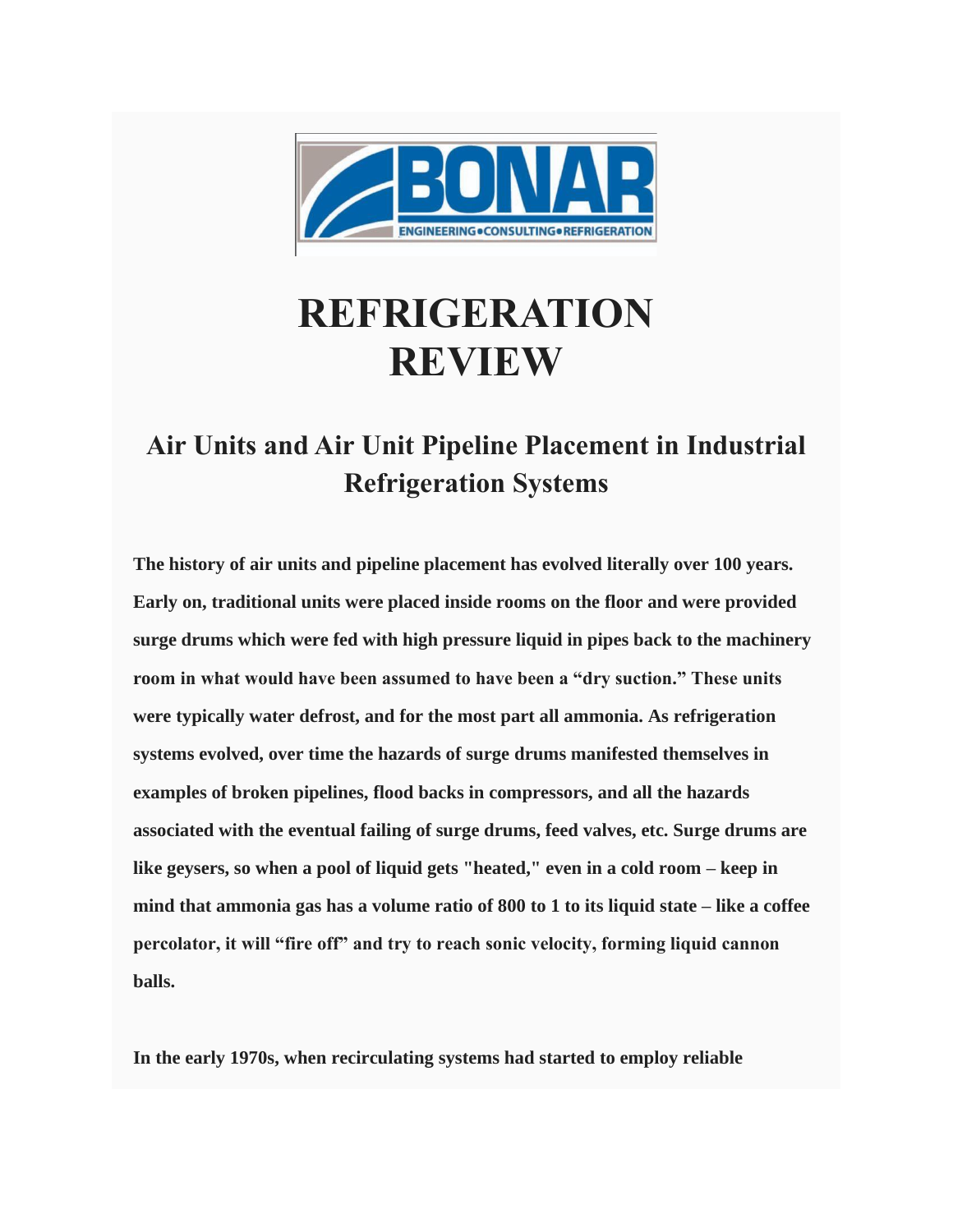**ammonia pumps, dry suctions and surge drum air units were replaced with recirculated systems in process plants, distribution centers, and refrigerated warehouses. The industry went through a period of time when refrigerant pipes were placed inside the cold rooms as an expedient way to connect all the air units. Then it became obvious that pipes located inside the air units, particularly low-ceilinged rooms, were vulnerable to materials handling equipment, and this led to the placement of the pipelines above the roof, with ceiling mounted air units. Again, the maintenance and potential damage from fork truck equipment continued to be a challenge, and in the early '80s penthouses for individual air units were first widely used in distribution centers, milk plants, and in a wide variety of poultry and meat plants. The use of central penthouses was also started, which has its advantages and disadvantages. Both individual rooftop units and penthouse units permit placement of the air unit without having to concern oneself with the location of the condensate drain, which of course, in a freezer room would require it to be sloped and heated, and normally placed near an outside wall.**

**There have been several discussions on the merits of central penthouses versus individual penthouses for each air unit. The trade offs are: one location for air units which may or may not provide the best air distribution, and multiple locations for individual penthouse units which can provide the ideal air distribution pattern.**

**Generally, it is desirable to have all the air in a room going in the same direction. Multiple central penthouses will tend to create stagnant conditions in the air pattern. The construction of a separate steel system for central penthouses is a challenge in itself to maintain the vapor barrier in the penthouse structure. The individual**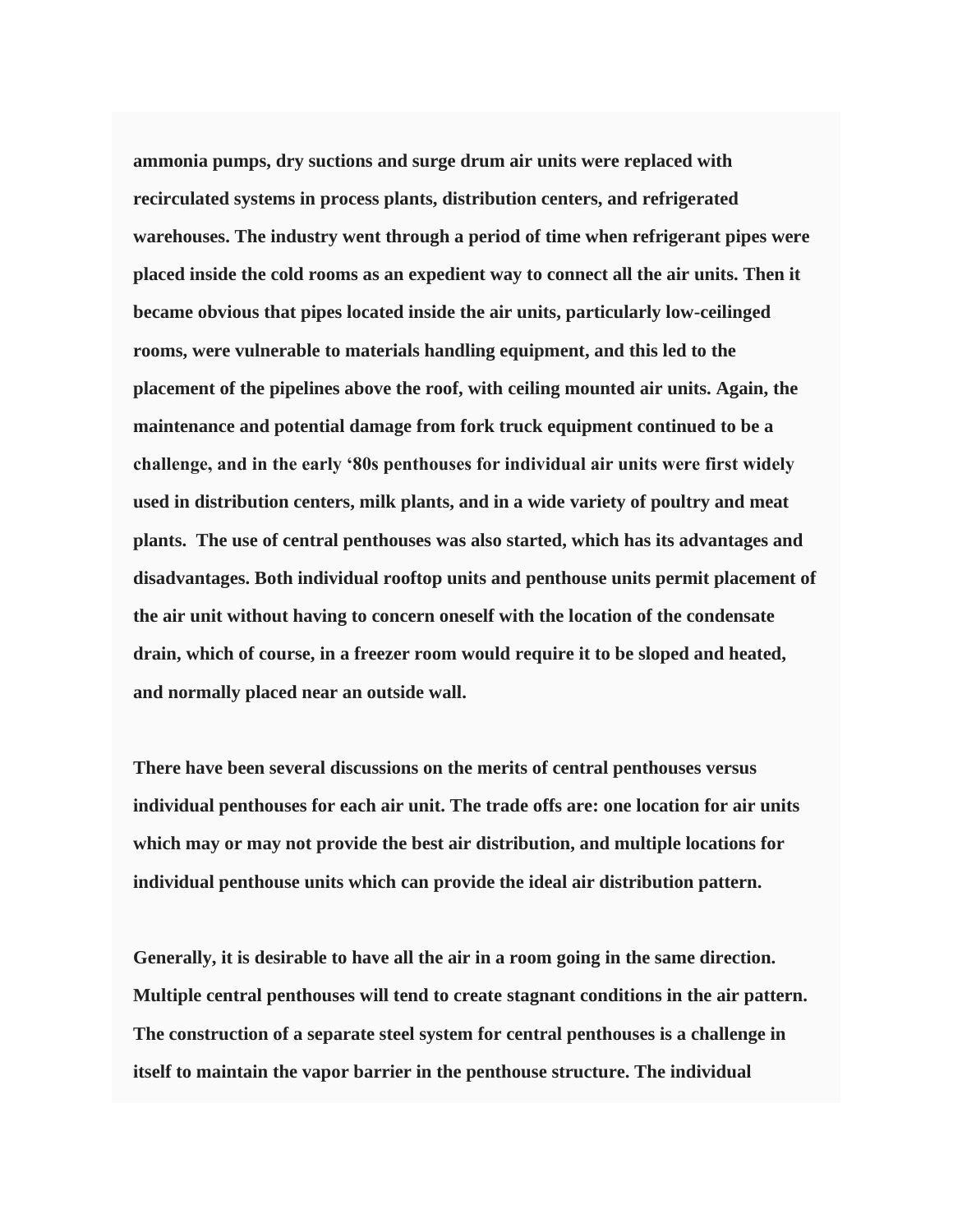**penthouses are generally better made and of individual construction and will provide a sealed enclosure for each air unit. This, in turn, facilitates in airing out and ventilating areas around individual air units, if and when an ammonia leak occurs, versus if a leak occurs in a central penthouse, and all the air units may be out of service. This causes the ammonia to spread to a larger area of the room.**

**Both methods facilitate the location of the pipelines, particularly for ammonia, above the roof.**

**The geometry of the roof system becomes an important factor for recirculated ammonia, in that recirculated pipelines need to have slope. While these lines are normally kept 2' off the roof, if the slope of the roof is opposite the required slope of the pipeline, the pipeline can rise substantially in a large processing facility or distribution center. The refrigeration designer needs to be an integral part of the design team that shapes the geometry of the building, particularly the roof slopes.**  Generally, we slope the roofs  $\frac{1}{4}$  per foot, or 5" per 20 feet, which is more than what **is needed for the industry standard pipeline slope of 1" in 40 feet.**

**While air units can still be ceiling hung with control groups above the roof, with the advent of CO<sup>2</sup> systems ceiling hung units can be employed. Again, placement is key in the distribution of the air pattern, which, with rooftop units, provides much more flexibility than ceiling hung units, which would need to have an outside wall for freezers to permit discharge of the condensate drain.**

**Another thing to be mindful of is how many fan motors are being used. While it may**